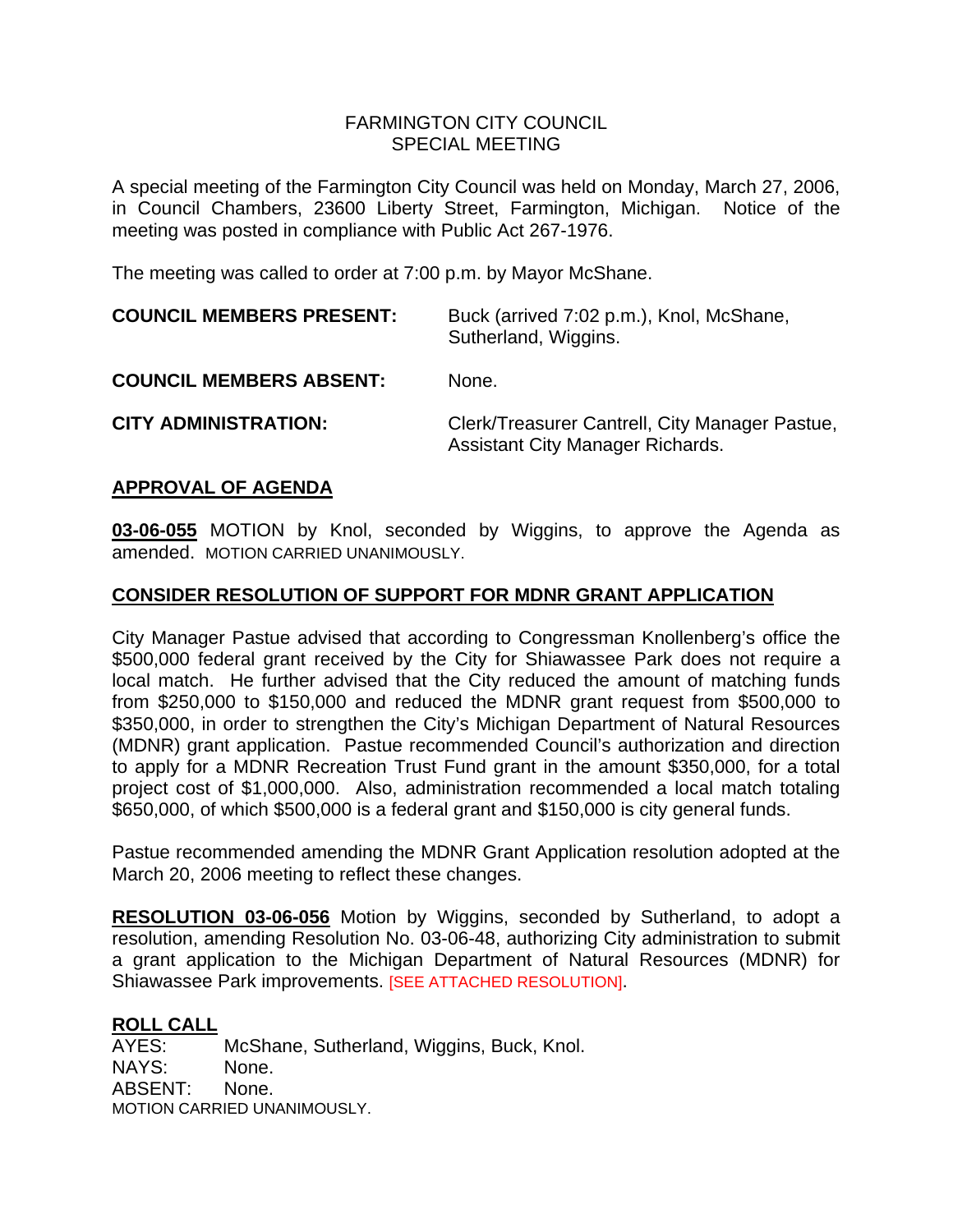## SPECIAL COUNCIL MEETING -2- March 27, 2006

## **STUDY SESSION ITEMS**

## **REVIEW RECOMMENDATIONS FOR GOVERNOR WARNER MANSION**

Pastue reviewed recommendations to establish a non-profit, independent board of directors for funding development and new programs; alternative recommendation of maintaining the status quo.

Pastue stated that a private non-profit organization could be involved with operation of the Mansion. He noted the City would have to be involved for a period of time with maintenance of the grounds and building.

Councilmember Sutherland asked what recourse the City had if the non-profit group did not work out. Pastue replied he was not sure how dissolution would be handled, but it could be done. Sutherland inquired if there was interest by any concerned parties to take over the operation. Pastue stated there had been interest.

Councilmember Buck inquired about the viewpoint of Mayor McShane and Dick Carvell regarding the options discussed. McShane asked how a new board "was different" from the last committee created to address these issues and questioned what the goals and funding would be for it. She stated if there was no direction they wouldn't know where they were going. McShane recommended increased representation from the Historical Commission since they have a special interest in historical preservation. She questioned the structure and function of the independent board. McShane noted a previous "board" in 1999 was unsuccessful.

Councilmember Knol noted that a 5013C Corporation with an independent board would set their own goals and direction. Assistant City Manager Richards commented that a paid director would act as coordinator. Councilmember Wiggins inquired if such a director would serve in a full-time position. Pastue responded it depended on availability of funds.

Pastue stated that if there were to be more programs, events and activities; the Mansion would be better served by an independent board.

McShane stated she was in favor of creating a sound structure.

Councilmember Wiggins asked about the Farmington/Farmington Hills Community Foundation as the managing agency. He stated Farmington Hills has a similar situation with Longacre House and will be looking for a proprietor and funding. McShane stated the Foundation is a conduit for distribution of funds resulting in a better tax advantage. Pastue commented the Foundation is looking to expand the collections of donations. McShane noted the Farmington/Farmington Hills Foundation would welcome the addition of the Warner Mansion. Sutherland asked if this Foundation was already created.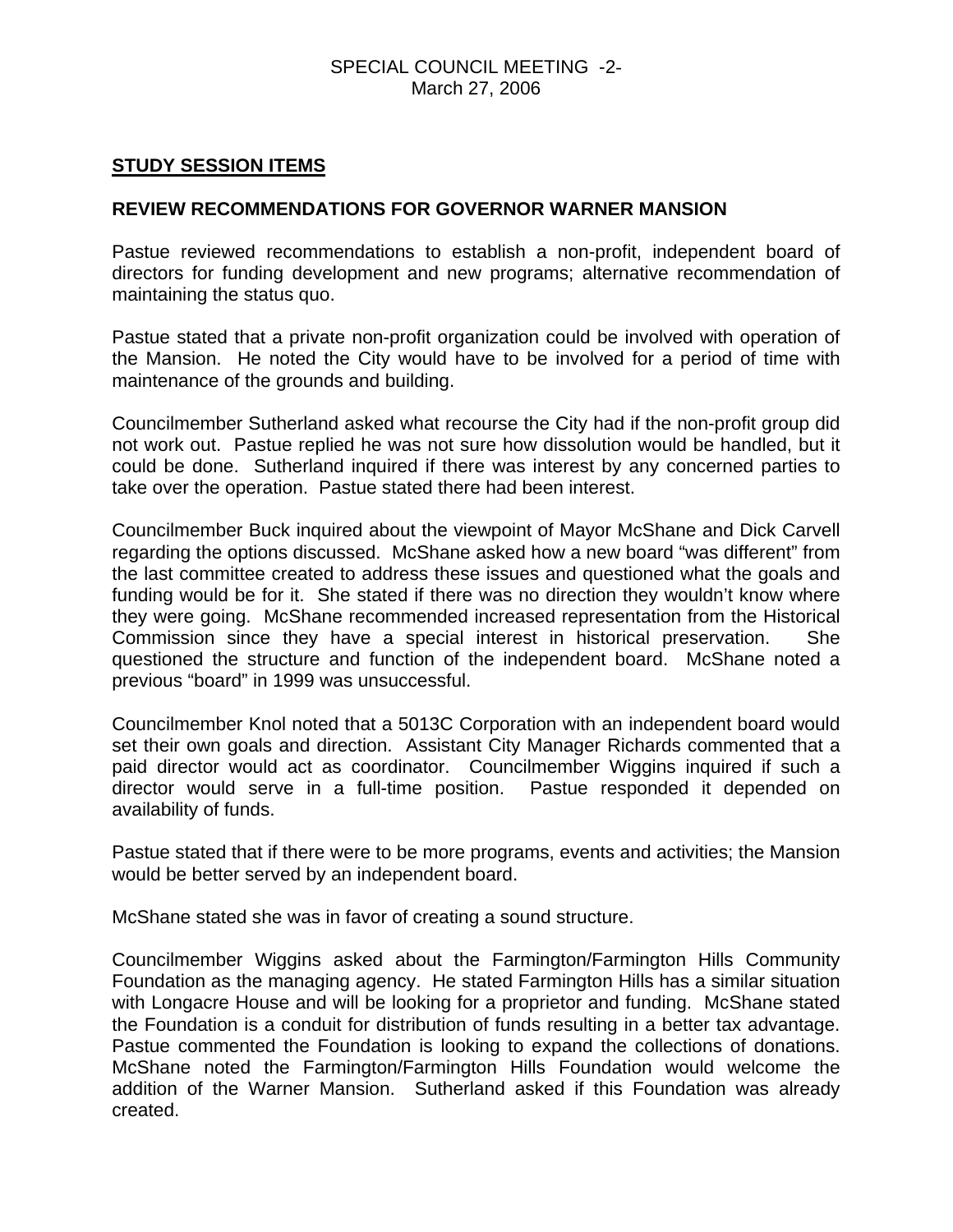### SPECIAL COUNCIL MEETING -3- March 27, 2006

Richards stated the Foundation expects organizations to raise funds to be contributed to the Foundation and the Foundation is in control of distribution of the funds. He noted the Foundation is not anxious to disperse funds unless an organization is willing to raise them.

Discussion continued regarding the structure of the Foundation versus a separate 5013C organization.

Richards stated a private non-profit board would be compatible with an existing Historical Commission. Pastue commented that the City's involvement would have to be specifically tailored to the operation.

Buck expressed support for a leadership group that would increase the level of activity for the Mansion. He cited a need for more information and additional time to study a change. He expressed concern about the availability of leadership to take on the task. Discussion followed regarding various options.

Knol stated the Foundation would function in a similar way to the DDA where a governing board represents a variety of interests. She noted that a part-time person could be hired as director with a salary between \$15,000 and \$20,000. She liked the clear line between direction and authority with a paid director. McShane noted the director should have an interest in historical preservation and be a well-rounded person who would take a comprehensive approach.

Dick Carvell, Mansion volunteer, suggested that the Mansion could contract with conservators to work with volunteers and that the director should be business oriented and focus on fund raising. Discussion continued on how to proceed. Richards noted the stakeholders meeting focused on the director as a business manager.

McShane recommended holding another stakeholders meeting to provide feedback from Council's discussion and include "Friends of the Mansion" in that meeting. Pastue commented regarding deed restrictions and that the Michigan Historical Society would convey the deed to the organization established.

Buck stated activities at the Mansion needed to be coordinated with other community organizations.

# **REVIEW CIVIC THEATRE OPERATIONS**

Pastue discussed several issues regarding the Civic Theatre including: a need to make a decision concerning the current business model of running second run films, consideration of operational changes, and coordination with the DDA regarding promotional activities.

Richards reviewed features and restrictions in running first-run movies.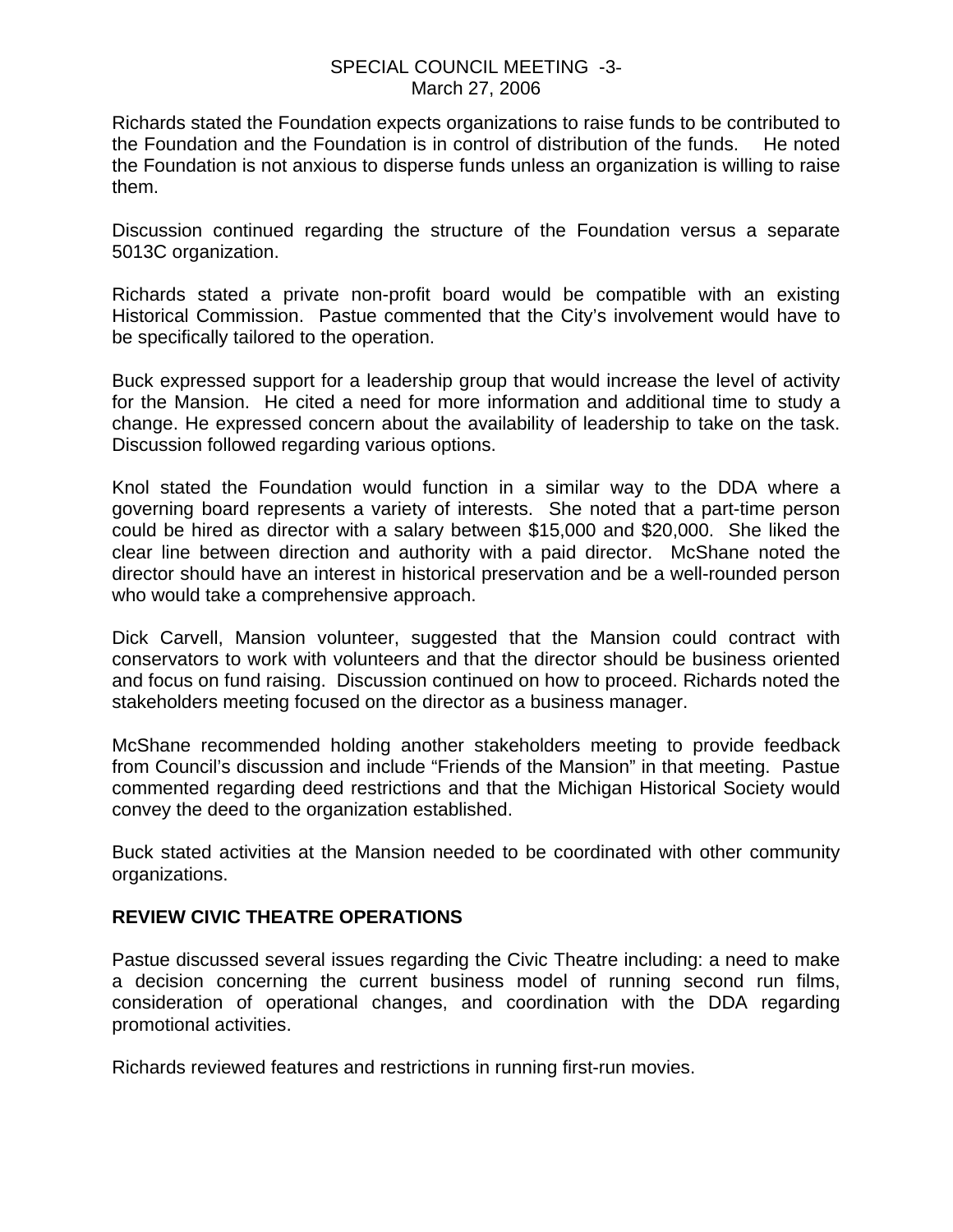## SPECIAL COUNCIL MEETING -4- March 27, 2006

Sutherland asked if the City was unhappy with the way the Civic was run. Pastue responded that more attention is needed on maintenance issues. Knol noted cleanliness and staff issues. Richards commented that patrons of the Civic have indicated some problems. McShane noted the frequency of film breaks. Buck noted that the equipment might be older and that the film in a second run is weaker. McShane inquired if there were other theatre management companies who run "second run" films. Pastue replied he did not know. McShane commented that MKA stated the movies must be run on a regular basis, on the same days and the same times as interruption of this procedure would produce problems with attendance.

Knol stated that she would like to have a discussion with others interested in running the Theatre. Richards commented that Mike Mihalich, of MJR Theater Services, expressed interest. He questioned the reason for a first run theatre to have an interest in the Civic, is it to park their non-producing films in order to free up their screens.

McShane pointed out that the Theatre needs more attention to management.

Richards stated he has a special interest in the Civic Theatre and feels management fees could be reduced with the involvement of the City. He noted expertise would be needed in technical areas. McShane commented she would like to see an analysis including distribution of staff hours and costs.

Buck noted that before changing the business model, the City needs to know why people attend the Civic. He asked what the impact would be if there were first run films.

Annabelle Gabel, Farmington resident, requested to speak, commenting that she has enjoyed many movies at the Civic.

Knol stated she would like to see a proposal including costs, from a first run theatre operation. She noted the City should maintain flexibility for special events and more information was needed. McShane concurred.

Pastue stated he felt the proposal should be left open and detailed information requested. McShane expressed concern regarding a new manager. Knol stated a proposal should be provided to Council outlining other options. Richards and Pastue noted MKA manages the Civic Theatre as a courtesy to the City. Pastue noted potential problems if the business model is changed and that there is a need for the Theatre Committee to work more closely with the Main Street Promotions Committee. Richards noted the Civic Theatre Committee feels some restructuring is in order. Buck felt in order to change the business model there needed to be a compelling argument with nominal risk.

## **REVIEW 2006/07 CITY COUNCIL GOALS**

Pastue reviewed the 2006 City Council Goals and Objectives. He listed the goal to "Maintain Strong Financial Management of City" with the objective to maintain the current overall millage rate, and adequate fund balance by adopting a policy regarding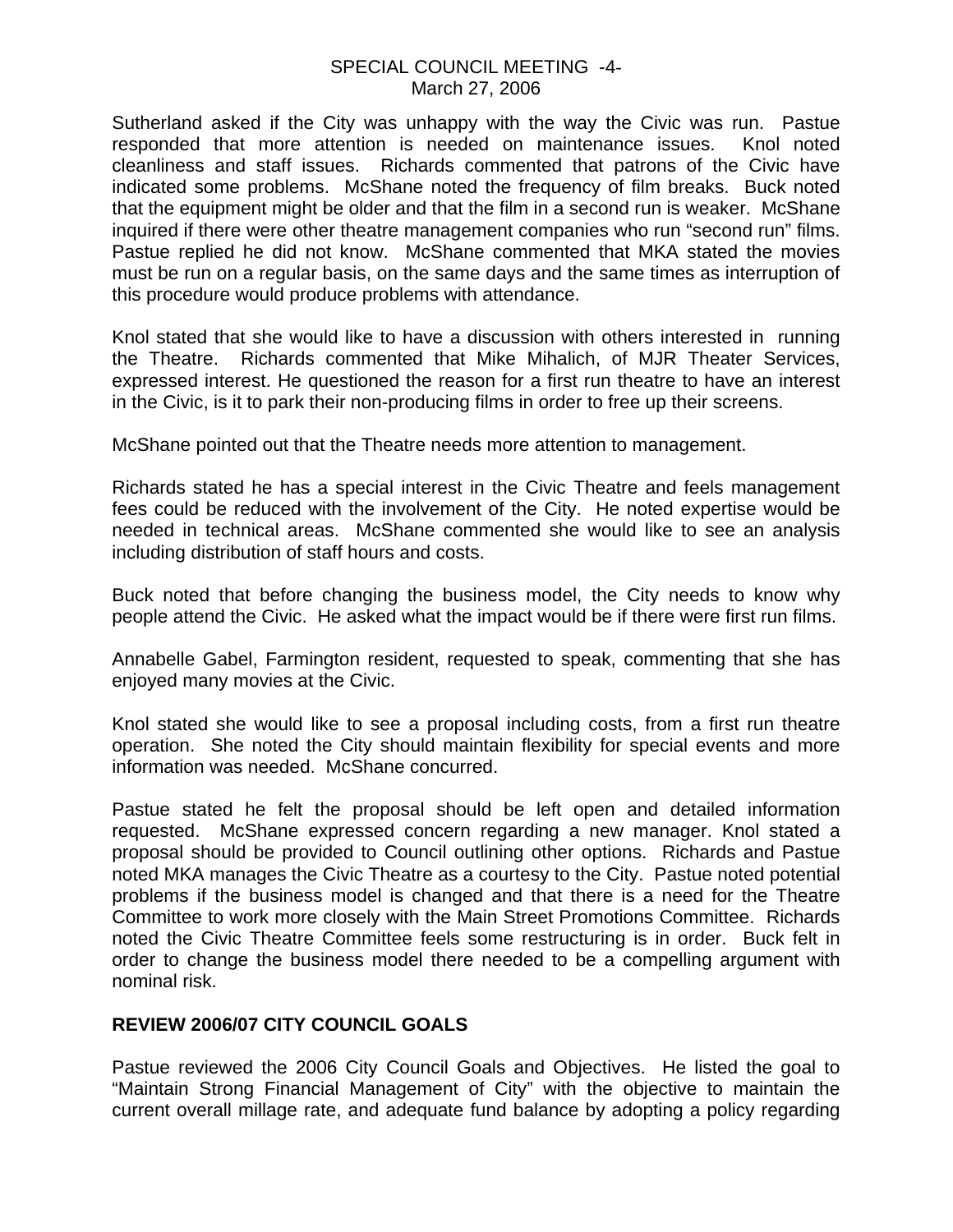#### SPECIAL COUNCIL MEETING -5- March 27, 2006

minimum fund balance levels as part of the FY 2006/07 budget process. McShane voiced concern regarding upcoming expenses and keeping Council abreast of expenditures to avoid funding problems. Pastue replied there are quarterly budget reviews and presentations and that having good policies and the discipline to maintain them is the means to continue having a financially strong system and to maintain the City's Standard and Poor AA bond rating.

Buck asked how the City would be prepared if property assessments dropped and voiced concern regarding the implications for the future. Cantrell responded that protection is provided by maintaining an adequate level of reserves. Buck noted the financial problems facing the schools. Pastue stated there has to be an ongoing review of finances. Richards commented that health care has been actively managed and there has not been an increase in staff or programs. Knol noted that school system problems have been caused by benefit programs.

Pastue stated further objectives are to maintain the Standard and Poor's AA bond rating, maintain City infrastructure, and to continue to closely monitor revenues and expenses, with revenue enhancements and expenditure reductions.

Cantrell requested that language regarding maintaining the security of investments be added to the revenue enhancement action strategy regarding investments, in line with the City's Investment Policy requiring that safety of principal be the foremost objective of the City's investment program.

Pastue reviewed the goal to "Develop and Implement a Comprehensive Business Retention and Recruitment Campaign", including the objective of partnering with the DDA to develop strategic recommendations. He stated it ties in with the objective to continue retention meetings with owners of large community properties and industrial sites, with the action strategy of meeting with all major property owners by October 31, 2006.

McShane asked if the "Comprehensive Business Retention and Recruitment Campaign" is going to be a City-wide program. Pastue replied there will be elements of both. McShane commented that the DDA has more resources than other areas of the City and she wanted to make sure the whole City was taken into consideration. She felt the meeting with the commercial property owners could be an objective of the committee. Pastue replied he didn't recollect forming a specific committee. Buck concurred with McShane that a committee should be formed to recruit and retain business and that the structuring committee could have that as their mission relative to the DDA. McShane commented that a committee could be formed to take care of unanswered problems. Buck stated the Economic Restructuring Committee (ERC) is moving in the direction of looking at the entire City. Richards commented the ERC could have a mission beyond the DDA to deal with City wide issues. Knol stated that the ERC met last week and formed 3 sub-committees. Discussion continued regarding the mission of the ERC.

McShane questioned if the ERC has the ability to take on business retention and recruitment for areas outside of the downtown. Knol responded the ERC is not in that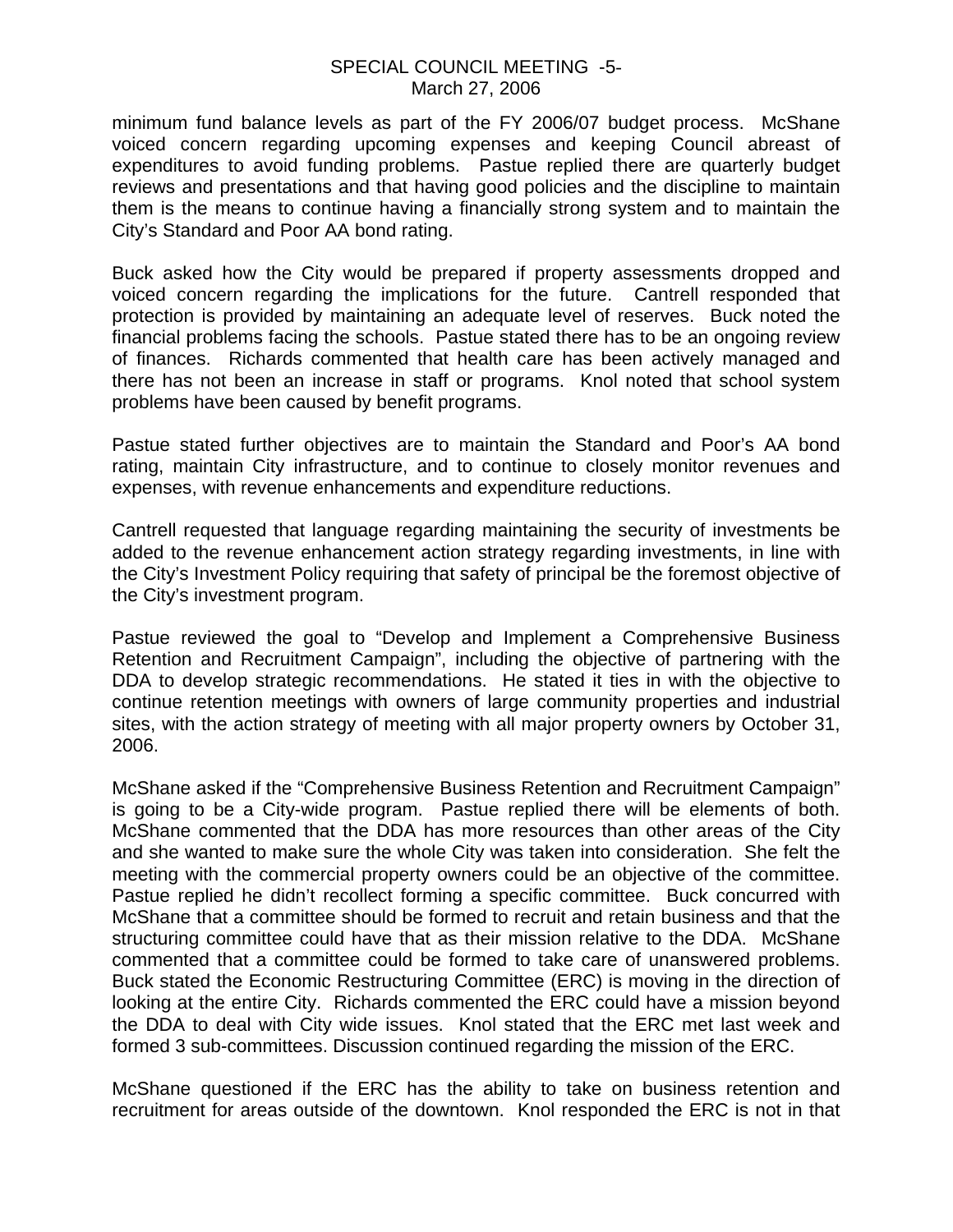## SPECIAL COUNCIL MEETING -6- March 27, 2006

position yet and voiced concern it would be difficult to find qualified people for two committees. Buck stated that the Committee was frustrated due to inactivity. Knol commented she would like to concentrate setting up the ERC properly and then review the mission. Buck asked how to make the ERC part of the broader mission. Knol replied the ERC is interested in broadening the mission and addressing development in all areas of the City. McShane voiced concern that all businesses would not want to be part of the Main Street Economic Restructuring Committee. Buck commented the dotted line in relationship to the ERC should not be through 2 or 3 levels of committee structure for something as important as business retention and recruitment and shared the Mayor's concerns. McShane questioned how to address business retention and recruitment. Pastue stated companies have brokers who have a vested interest in finding tenants for their property. Knol stated most recruitment is focused on industrial property and not strip malls.

Pastue commented the next direction would be to partner with the DDA and suggested continuing with the standard operating procedure. He wondered how to incorporate an organization whose purposes are business recruitment, retention, marketing, and code enforcement. McShane felt there could be more involvement with the Chamber and Farmington Hills and wondered how to implement it. Buck stated some things may have to be done on an informal basis. Richards commented expertise could be hired to implement a business and recruitment campaign for the City. McShane suggested looking at other communities.

Buck stated staff and volunteers could be energized to come up with the right plan. He noted he would like to see the ERC in a broader role for the City. Richards noted someone is needed to implement the plan, with Sutherland agreeing that a director is needed to develop a campaign.

Wiggins commented the ERC is the place to begin to expand the scope and assistance may be needed. Knol stated a service provider has been hired to do a trade analysis and obtain data but expressed concern about resources being spread too thin. She saw a difference between marketing and economic development and was favorable toward allocating resources to the ERC and to broaden their mission. Sutherland inquired if there was a plan in existence. Knol reviewed specifics of the trade analysis.

McShane stated she would like a timetable for implementing an action plan.

Buck suggested that under the action strategy of the goal, "Develop and Implement a Comprehensive Business Retention and Recruitment Campaign", the objective to "Commit Sufficient Resources" should be changed to (a) monitor the progress made by the ERC in establishing its "Retention and Recruitment Plan" and (b) report on the progress on a quarterly basis.

Pastue reviewed the goal to "Develop and Implement a Community Marketing Campaign" with the objectives to "Partner with DDA to Develop Strategic Recommendations and to Commit Sufficient Resources." He stated the action strategy is to determine expertise and cost requirements of a community marketing campaign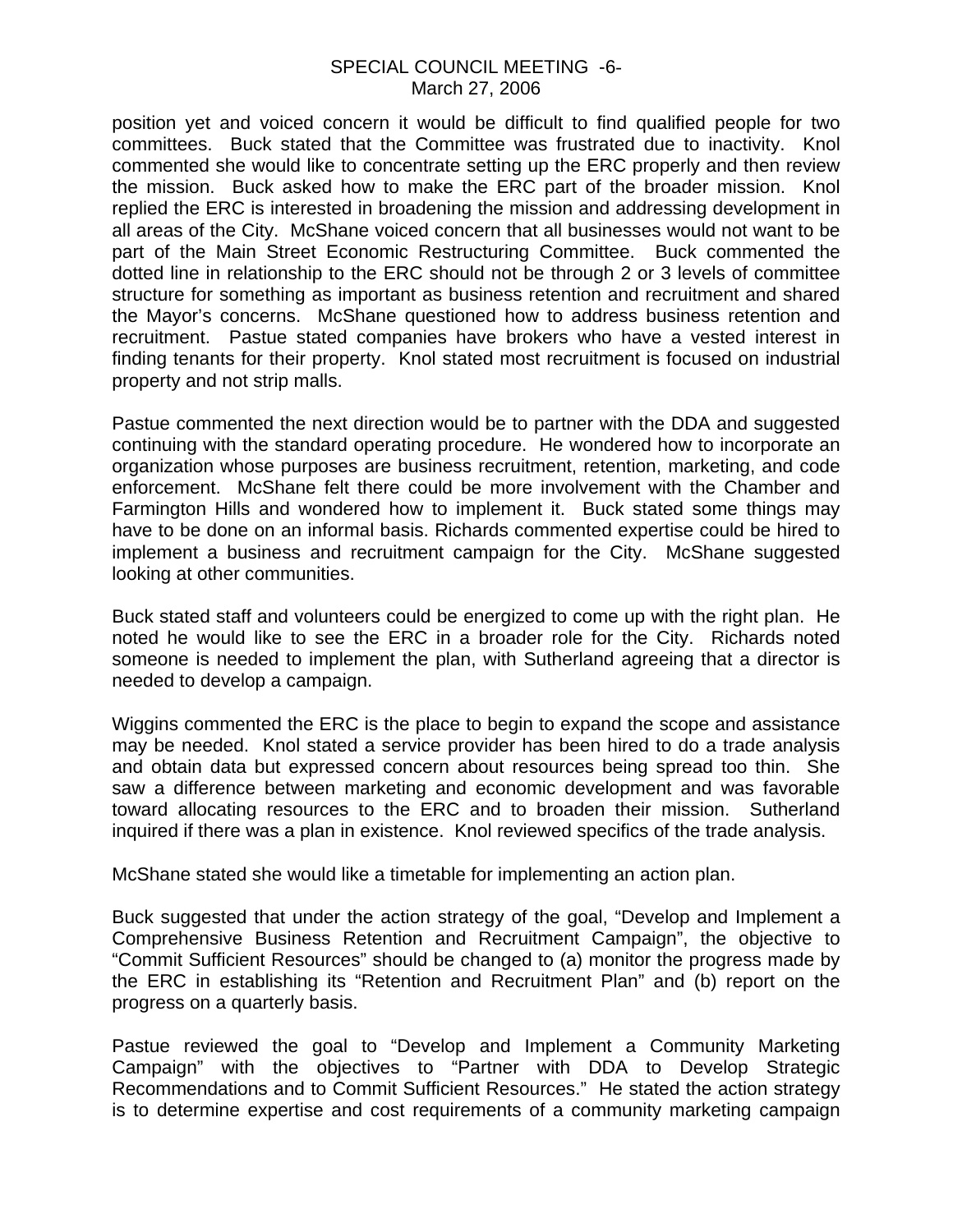## SPECIAL COUNCIL MEETING -7- March 27, 2006

which would include: (a) appropriating \$20,000 as part of the Fiscal Year 2006/07 Budget Process and (b) working with DDA to develop a Request for Proposal by October 31, 2006.

McShane stated the City should be marketed on a daily basis. Buck noted he would like to see Council take the lead instead of the DDA. He noted that Farmington is invisible in Southeast Michigan and awareness needs to be raised.

Knol expressed her belief that this goal was intended for increased communication with Farmington residents.

McShane, referring to a reference from the National League of Cities, asked "Do your residents know what your goals are."

Buck stated there must be a positive image. Knol commented that the Downtown is critical to branding. McShane stated the residents need more communication. Knol noted communications and branding are different. Buck replied that there is a close relationship between the two.

McShane suggested changing the goal to "Develop and Implement a Comprehensive Community Marketing Campaign." Discussion followed about whether another goal should be established dealing specifically with communications.

Council concurred to continue discussion of the 2006/07 City Council Goals at a future meeting.

## **PUBLIC COMMENT**

Nancy Leonard, a Farmington resident, noted the numerous committees discussed at the meeting and attention be made to notify the residents of the impending detour. She discussed the DDA and asked if all directives from Main Street needed to be heeded. Pastue replied it is a successful model. McShane explained guidance and contributions come from the County and the City does not want to change a working program.

Mrs. Leonard noted caution needed to be taken in hiring a director at the Museum and that a flowchart at the Museum was never followed. She commented the steps at the park were made of railroad ties.

Carvell noted the public unveiling of the bust on May 11<sup>th</sup> between 7:00 and 9:00 p.m. at the Warner Mansion.

Annabelle Gabel, a Farmington resident, noted events at the Spicer House and also that she was happy to be a part of the Grand Opening of the Civic and the Pavilion.